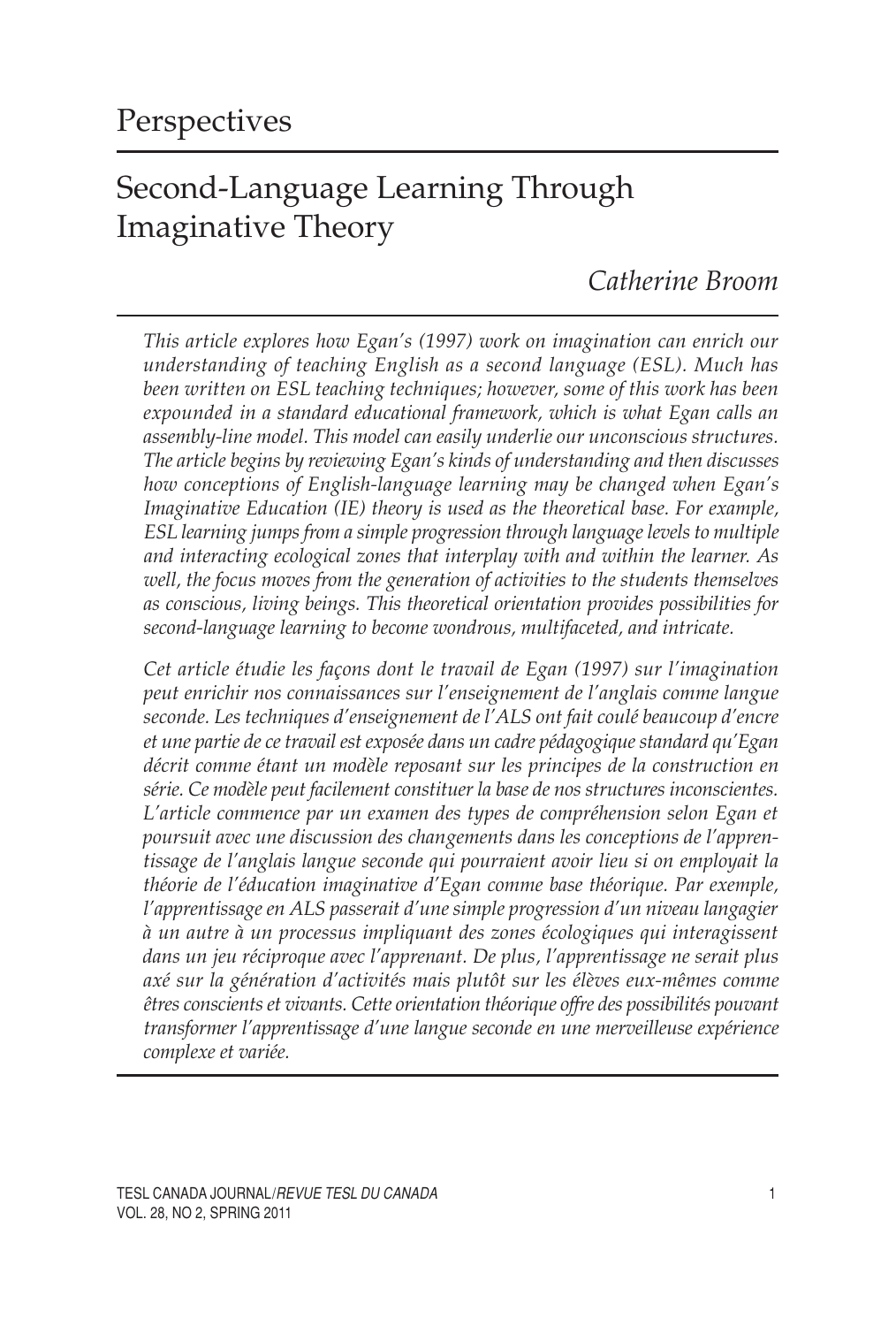# **Egan's Kinds of Understanding**

Egan's (1997) Imaginative Education (IE) theory changes how we understand second-language learning, with implications for classroom practice. It theorizes that students move through various kinds of understanding as they are educated in their sociocultural environments (see Figure 1). Tools tied to language acquisition both encompass and aid in the development of each kind of understanding. These tools are like the physical objects that humans develop to aid them in life such as a pencil or a computer, but they are contained *within* ourselves; they are tools of and are used by our minds. These tools are developed in and acquired from our cultural environments through education.

For example, according to Vygotsky (2004) from whom this concept is developed, language itself is the ultimate tool. That is, although thinking and language have different origins—humans have both a pre-speech and a pre-intellectual phase, and it is possible to think without words—early in humans' lives at about the age of 2, something interesting happens: speech and thought merge. Suddenly a child begins to think with words, and *inner speech* develops. From this stage, development is no longer simply natural, but cultural, as words are cultural objects: "verbal thinking is not a natural but a socio-historical form of behaviour" (p. 63).

Conceptual tools are inherent in Egan's (1997) kinds of understanding, the first of which is called the *Somatic*. At this stage, learning is focused on the body. From a language-learning perspective, this involves students' *em-*

| Somatic                                                                                                                                                                                | Mythic                                                                                                                                                                                                           | Romantic                                                                                                                                                                                                                                    | Philosophic                                                                                                                                                                                             | Ironic                                                                                                                                                   |
|----------------------------------------------------------------------------------------------------------------------------------------------------------------------------------------|------------------------------------------------------------------------------------------------------------------------------------------------------------------------------------------------------------------|---------------------------------------------------------------------------------------------------------------------------------------------------------------------------------------------------------------------------------------------|---------------------------------------------------------------------------------------------------------------------------------------------------------------------------------------------------------|----------------------------------------------------------------------------------------------------------------------------------------------------------|
| Understanding                                                                                                                                                                          | Understanding                                                                                                                                                                                                    | Understanding                                                                                                                                                                                                                               | Understanding                                                                                                                                                                                           | Understanding                                                                                                                                            |
| bodily senses<br><b>Emptional</b><br>responses &<br>attachments<br>$\Lambda$ rhythm&<br>musicality<br>¶gesture &<br>communication<br><wreferencing<br>intentionality</wreferencing<br> | <i>istory</i><br>metaphor<br>abstract<br>binary<br>opposites<br>thyme,<br>meter,<br>& pattern<br>$\leq$ joking &<br>humour<br>forming<br>images<br>sense of<br>mystery<br><sup>₹</sup> games,<br>drama<br>& play | Sense of<br>reality<br>extremes &<br>limits of<br>reality<br>association<br>with heroes<br><wonder<br>humanizing<br/>of meaning<br/><b>Scollections</b> &amp;<br/>hobbies<br/>Trevolt &amp;<br/>idealism<br/>context<br/>change</wonder<br> | ₹ drive for<br>generality<br>processes<br>$\mathbb{Z}$ lure of<br>certainty<br><i><u><b>S</b>general</u></i><br>schemes &<br>ano malies<br><br>flexibility of<br>theory<br>Search for<br>authority&<br> | <b>Whimits</b> of<br>theory<br><b>Exivity</b><br>& identity<br>$\mathcal{R}$ co alescence<br><b>Instrumently</b><br><b>Tadical</b><br>epistemic<br>doubt |

*Figure 1. Kinds of understanding and their tools (IERG, 2008).*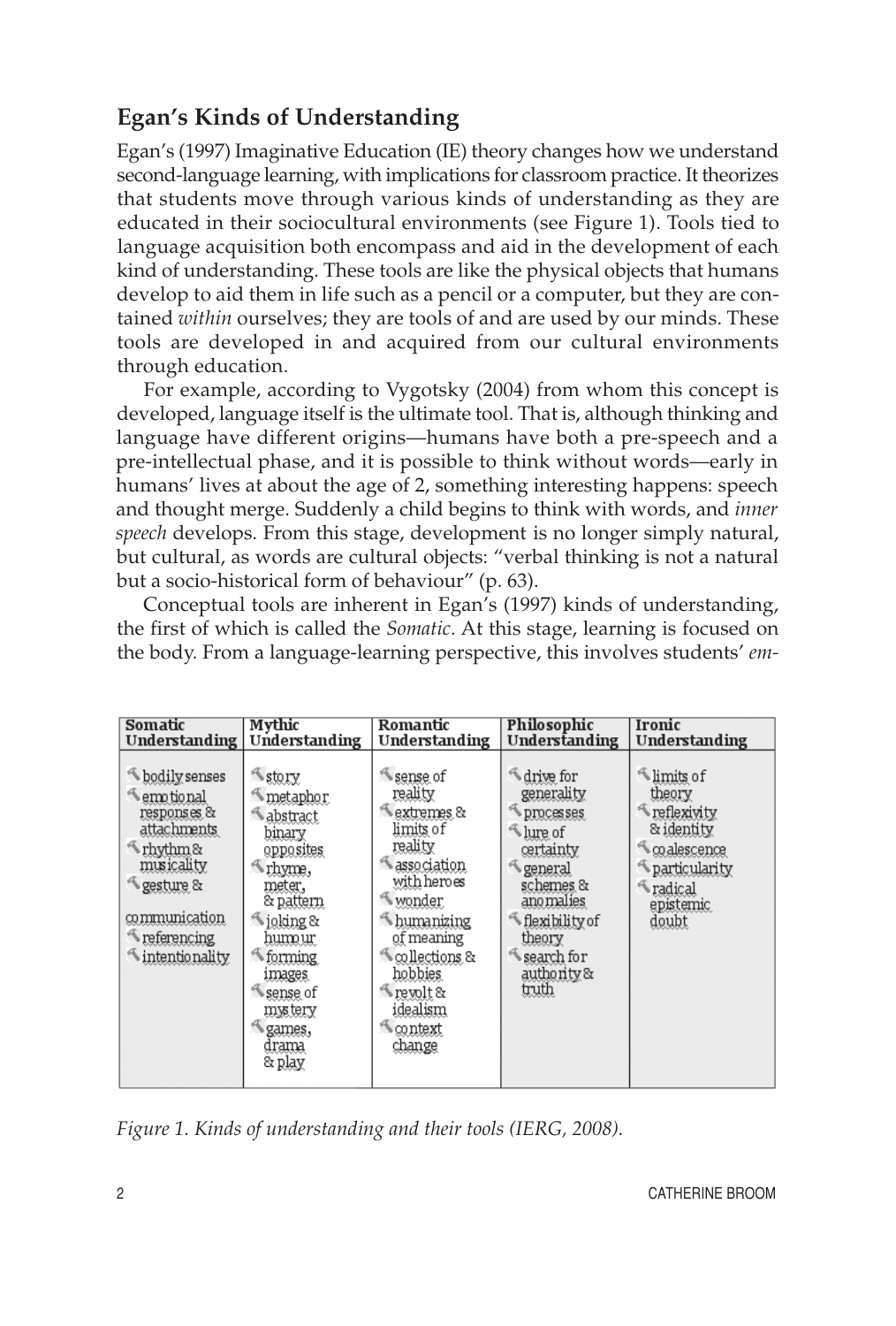*bodiment* of the language: the appropriation of culturally appropriate gestures or body language and the acquisition of phonetic knowledge of the sounds and rhythms of the language. It is the students' use of their senses, particularly of hearing, that prepares (hardwires) the brain in order to begin the process of language *meaning-making*. This visceral level focuses on engaging students' emotions. Both emotions and humor are key tools. In effect, they come with our physical bodies and help us to make sense of our world. Emotions interface with the senses in the process of making sense of the physical environment, as well as attaching us to others and to processes such as learning. Humor connects emotions, engagement, and meaning-making. Other tools include using rhythm and associating gestures with actions. Students can be engaged in activities such as cartoon interpretations, songs, pronunciation work, and physical games like "Simon says."

The second stage is the *Mythic stage*, in which students acquire language. They learn vocabulary with which to make oral speech and understand the words of others. They are able to communicate through words. Here learning vocabulary is crucial, and this can occur through the use of teaching strategies that incorporate cognitive tools, including the use of *stories* that contain dialectical meanings and emotionally charged content. Such stories are structured in *binary opposites*, contrasting tensions that engage readers in the narrative. As well, binary opposites can be used to teach what a word is or is not such as *hot* and *cold*. *Metaphors* can also develop vocabulary by associating words with powerful images. Furthermore, the use of humor, games, drama, mystery, and imagery are valuable *scaffolds* for language-learning and for actively engaging language learners.

Third is *Romantic understanding*, where students acquire written language. At this stage, students are introduced to reading, writing, and grammar. They can be engaged in language learning through romantic *narratives*, identification with *heroes*, as well as the *limits* and extremes of life: romantic stories are dramatic and human. They explore human potential and its limits. For example, students will be fascinated by *Believe it or Not* and by dramatic factual accounts in the *Guinness Book of Records*. Learners will enjoy reading and writing about the achievements of colorful and noteworthy people who have engaged in idealistic actions linked to revolt—people such as Joan of Arc, who inspired a nation to war, giving her own life in the process—or may have fun becoming apprentices of Dr. Frankenstein as they learn about human anatomy (IERG, 2008). They will also appreciate the humanization of potentially monotonous technical processes; for example, the study of grammar can be made fun and effective through the personification of confusing elements such as the difference between *to*, *too*, and *two* (IERG). Students can be engaged by the in-depth study of a subject of interest to them; they can become experts on their hobbies: chefs, art connoisseurs, or hockey fans.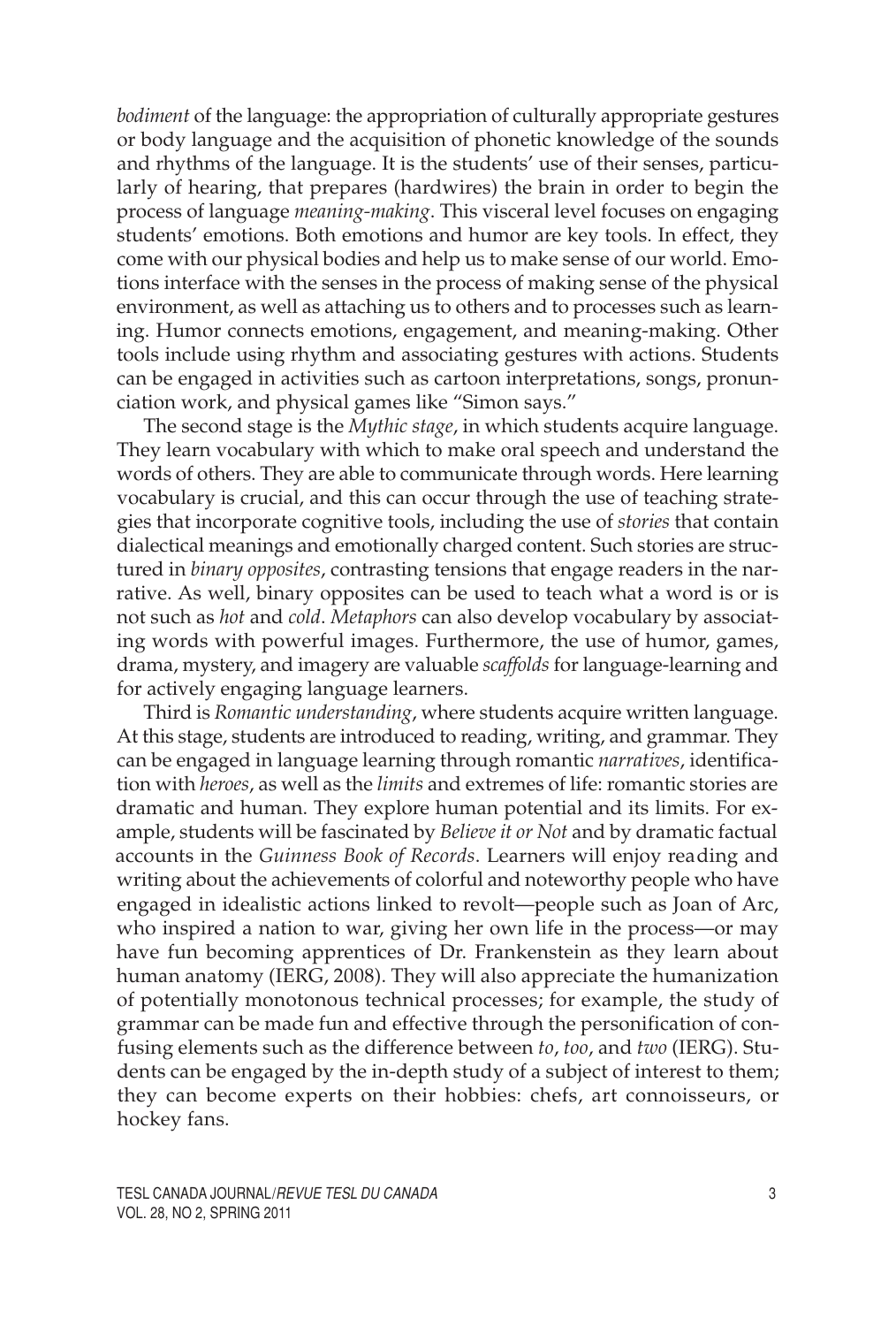The next kind of understanding is the *Philosophic*, in which students begin to develop awareness of the connections between concepts: they acquire laws and theories through which they interpret the world around them. As language learners, they are interested in the grammar of the language, the underlying rules that structure words. They search for the truth about syntax and find comfort in formulas. They enjoy dissecting the form of language. Grammar not only deepens understanding of the language itself, but also improves practical language skills.

Finally, the fifth kind of understanding is called the *Ironic*: it involves a realization of the limits of theories for interpreting the world and an increasing awareness of the situated nature of each individual's knowledge. Here, language learners engage in complex language use and develop a deeper understanding of a language's flexibility. They become aware that a word may have many connotations and not just one meaning. They understand that grammar rules have exceptions and realize that all languages are sociocultural constructions that provide a particular and limited understanding of the world.

#### **Complex Language-Learning**

Chronologically, for any young learner, each kind of understanding unfolds from the previous one, and the use of its cognitive tools engages students imaginatively in learning. However, in the particular case of second-language learning, the situation is more complex. Although the kinds of understanding have links to English-language levels by matching a progression of activities based on teaching cognitive tools that provide scaffolding for higher levels of language and thought, students reach the classroom having already completed many of these kinds of understanding in their own language-learning experience. Thus IE bridges both learner-centered and learning-centered approaches to teaching a second language. Language learners are not viewed as empty vessels: it is recognized that students have already acquired a number of conceptual tools that can either aid learning or hinder it by the incorrect application of culturally contingent rules. In other words, through the use of cognitive tools, language learners, particularly older ones, can be engaged simultaneously in all the kinds of understanding including stories, metaphors, dialogues, debates, mystery, and humor (see Figure 1).

Second-language teaching is thus multifaceted: although in a sense students progress through English-language-learning stages in a linear manner, they in fact already possess many conceptual tools that can aid them in learning and on which the teacher can draw to enrich language lessons. These tools are encompassed in the multiple kinds of understanding that students have acquired in their own lifetimes that coexist and interrelate with each other in an individual and that potentially interrelate with other culturally contingent kinds of understanding. As illustrated in Figure 2, the kinds of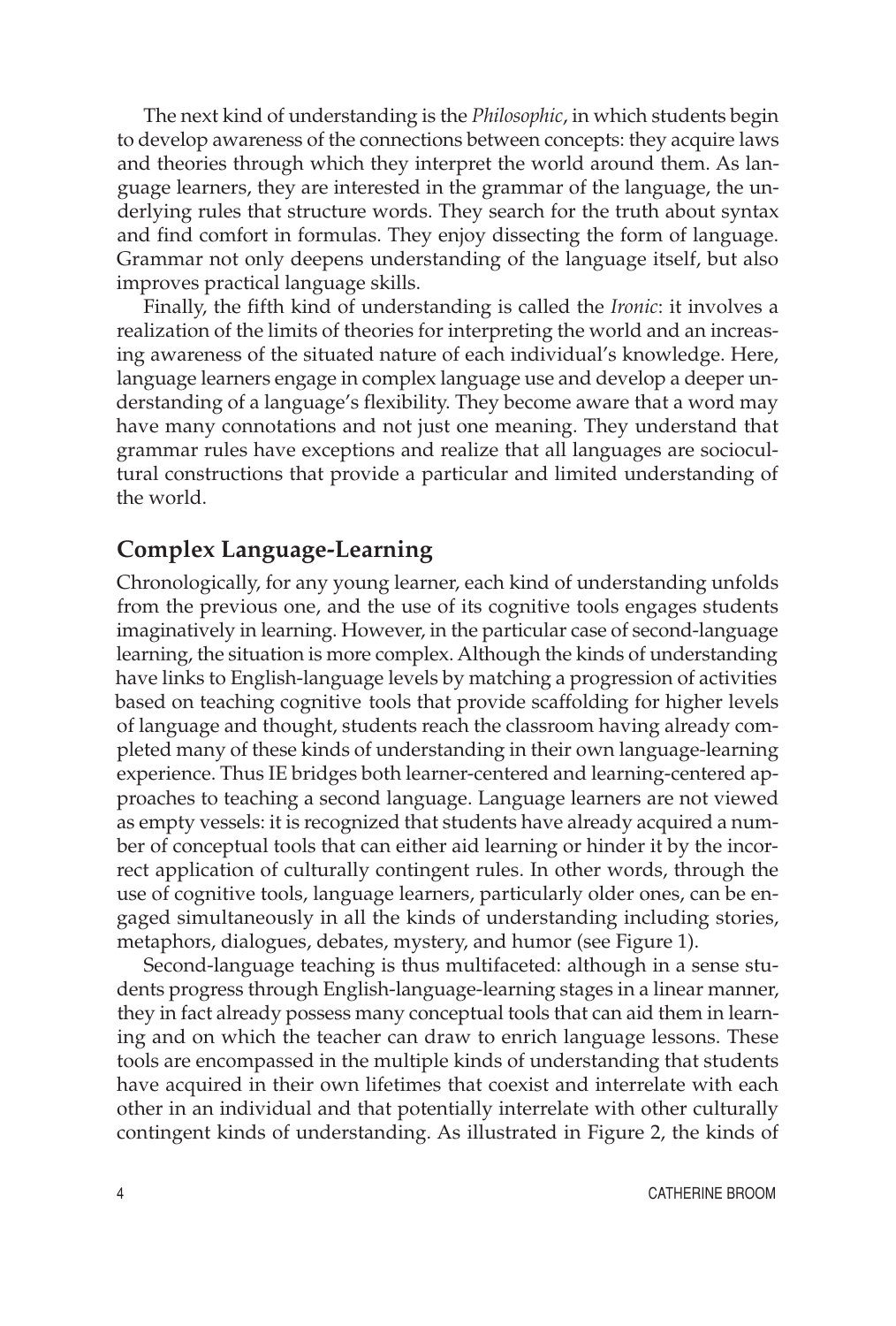

*Figure 2: Language learning within multiple kinds of understanding.*

understanding are like ecological zones in that they all exist simultaneously in varying forms in adults and influence language learning. In addition to these, the figure illustrates how each individual is also embedded in particular environments and is shaped in and through a particular (or several) culture(s). Individuals are also unique in that they possess varying personalities and varying levels of language proficiency.

IE thus rejects the linear, industrial approach to learning as reflected, for example, in the well-known Taylor (Wertsch, 2002) rationale, which often becomes an unacknowledged *schematic narrative template* that influences how lessons are conceived and taught. A schematic narrative template is an embedded way of thinking that affects how a teacher may view and then teach his or her students. Imaginative theory aims to break away from such linearity by postulating that kinds of understanding may exist at all levels of language-learning in varying ways. All the kinds of understanding contain beneficial features, and they can work together in aiding (and hindering) language-learning.

The process of acquiring a new language is not an assembly-line progression in which teachers must move from simple to more complex activities. As language learners may already have mastered many of these understandings (and others), rich possibilities for lessons exist: all the cognitive tools embedded in the kinds of understanding should be valued and can be used to teach all levels of language proficiency. Thus advanced language learners will still benefit from embodied learning such as the use of music, rhythm,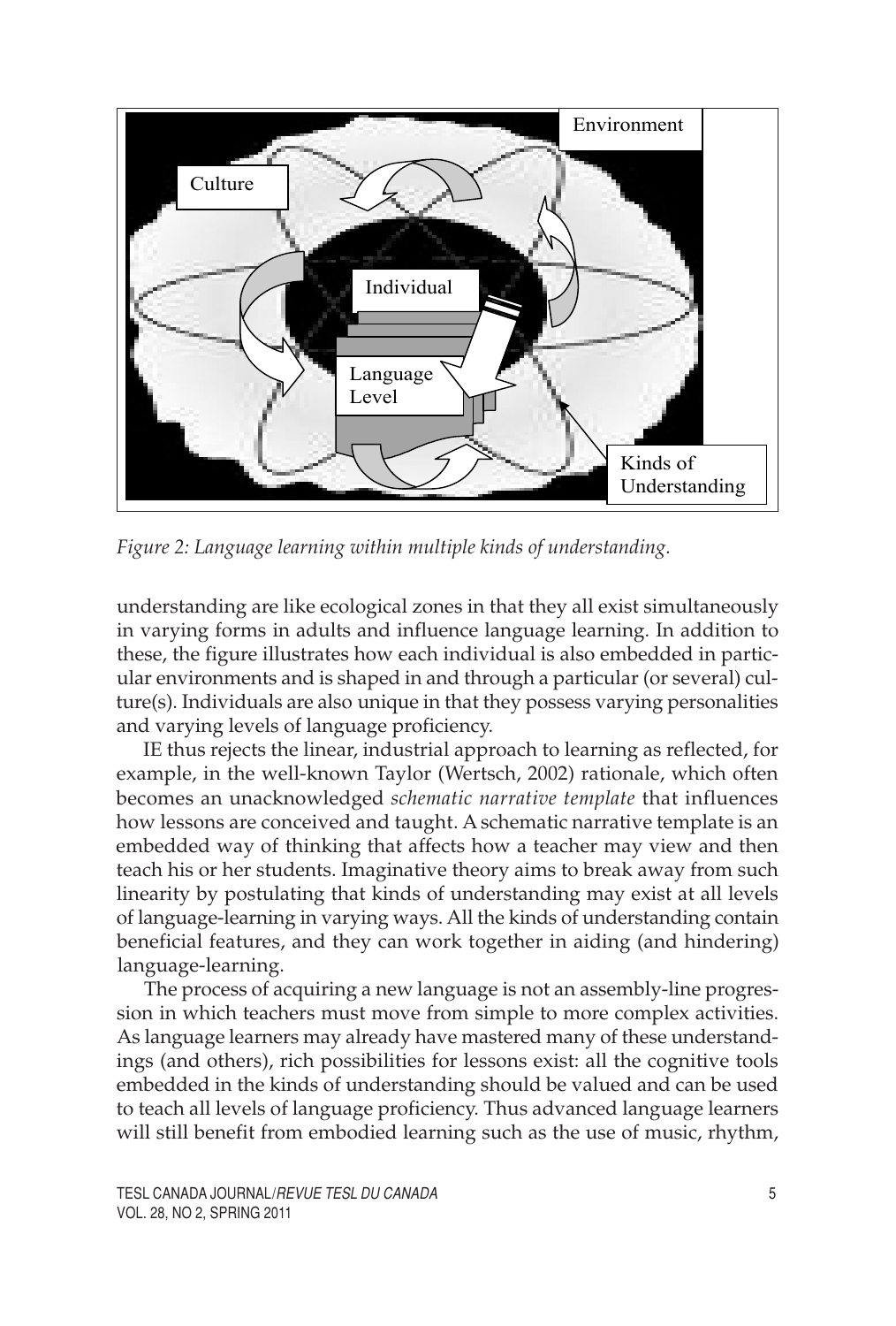and dance. Students from cultural groups, who traditionally may not view these activities as aiding in language-learning, may come to recognize their value in both enhancing learning and engaging learners. New language learners will appreciate the use of humor (even in graphic form), the cultivation of a hobby in the new language, or learning the multiple connotations of a word. Students may seem to be progressing in a linear fashion through the acquisition of language, but language levels interact with students' ages (and associated cognitive tools), with the result that a multidimensional approach to lesson design is enriching. Drawing on the tools for all kinds of understanding can promote lesson design that deepens, enriches, and enlivens learning.

IE has further implications for language-learning. As it draws on socioconstructivist thinking as in Vygotsky's (2004) work, it views the sociocultural environment around the student as particularly important. This means that (a) the actions of the teacher in the classroom are significant, and (b) students' language-learning is shaped by their sociocultural backgrounds. Regarding the first point, teachers should take care to ensure that they create welcoming and engaging environments using IE tools (as advocated by Lozanov, 1978, for *Suggestopedy*). Teachers should also develop positive relationships with their students and push them to higher levels of languagelearning through the creation of a *zone of proximal development* (Vygotsky), that is, by providing activities that are a little more difficult than the students' current language levels. With respect to the second point, teachers need to become familiar with the students whom they are teaching, especially in relation to the kinds of understanding that are most relevant to them and their individual personalities.

Teachers can identify which kinds of understanding their students have acquired by analyzing their cognitive tools (see Figure 1), that is, by identifying students' language use in their native languages. All who have oral skills can be considered to have the Mythic toolkit available, and those who are able to read and write in their native languages would be at the Romantic or even the Philosophic level if they are able to understand and work within general theories. Those who can reflect on these would be at the Ironic kind of understanding. The students' kinds of understanding will be separate from their knowledge of English. Teachers need to keep in mind that kinds of understanding are not developmental stages through which students move. Rather, students add new kinds of understanding as they mature. All kinds of understanding with their related tool kits remain and can be drawn on by teachers to enrich second-language learning.

Although IE theorizes that individuals' minds are shaped by their cultures, individuals are not considered simply to be socially determined. Rather, individual abilities, personalities, and character are recognized as interacting with the process of development dialectically, as theorized in con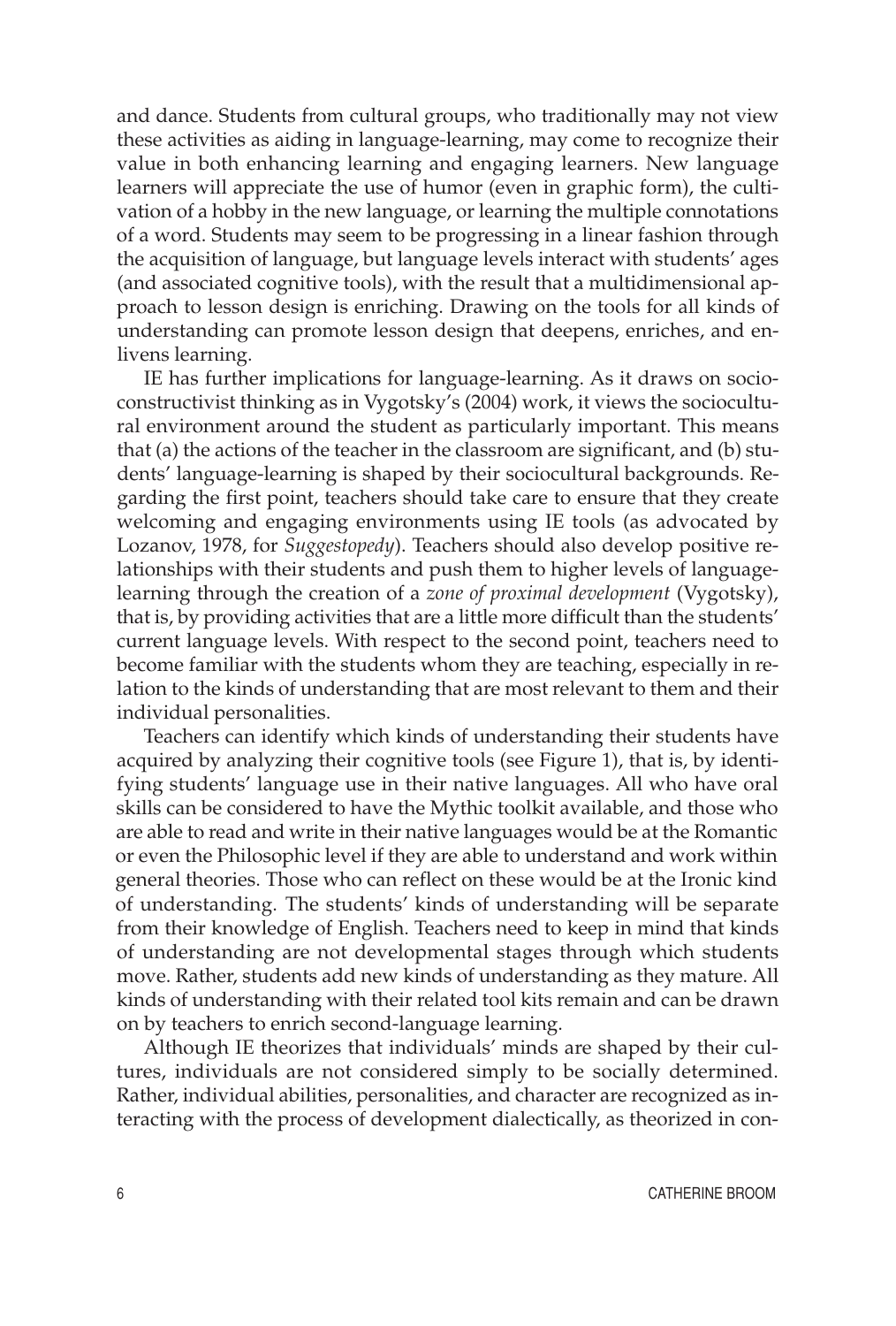structivism and as illustrated in Figure 2. Teachers should thus develop lessons that draw on their individual students' personalities and abilities. For example, students who exemplify leadership abilities should be given leadership roles in the classroom. Those who love art should be able to choose a topic related to that interest to study in depth.

In addition, this approach acknowledges that although most literate cultures may have similar kinds of understanding and thus similar tools, some may also have developed other forms or elements in terms of their kinds of understanding and cognitive tools. For example, one of Vygotsky's (2004) followers found that nonliterate societies did not perceive the natural space around them as did those from a literate society. This kind of insight creates a need for teachers to understand the tools that their students have acquired in their own cultures and the roles that these play in shaping their current language-learning. A simple example is how the syntax and grammatical rules of the first language can underlie and structure how a new language is learned. It is almost as if the first language is a schematic narrative template that shapes the acquisition of the new language. Consider how difficult English articles and word order are for Japanese students. This is not surprising when one considers that unlike English, the Japanese language has no articles and places verbs at the end of the sentence. Other factors to keep in mind are students' ages and levels of education and literacy.

IE theory identifies challenges for classrooms structured around students of varied ages. This often occurs if students are grouped by language level rather than by age. As students of varied ages may be situated in varied kinds of understanding—as well as possessing varied cultural cognitive tools teachers are presented with particularly challenging lesson-planning situations. Possible solutions are to divide students into classes by the cognitive tools or kinds of understanding that they possess, as well as comparable language levels, and then to engage them with the tools almost (or actually) possessed by most of the students in order to challenge them to higher levels of learning. In situations where classes with mixed language levels, ages, and kinds of understanding cannot be avoided, teachers can divide students into small groups with lessons to match varying abilities and prepare lessons that include activities of varying language-level difficulties along with varying kinds of understanding. As well, the Community Language Learning approach (as popularized, among others, by Stevick, 1980) could be used in modified form with students at higher levels of language proficiency who possess Philosophic or Ironic kinds of understanding in order to have students explore through discussion the varying ways that they engage in meaning-making in English and the challenges they face due to their varied cultural backgrounds.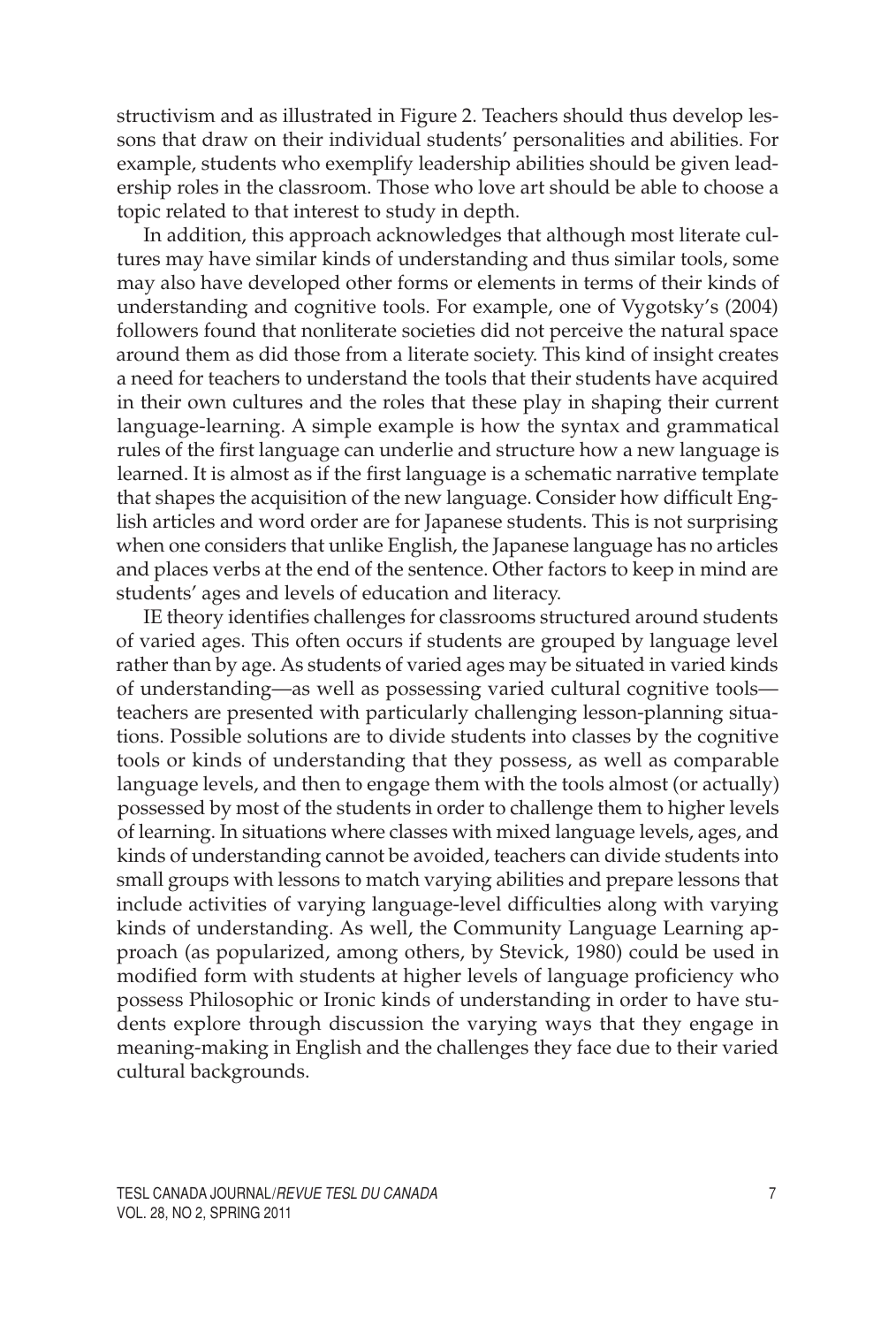## **The Importance of Culture**

Language learning is understood to be cultural in two ways. First, culture embeds within itself integrated patterns of knowledge, belief, and action, which are expressed and realized through the language acquired by individuals: "Culture, then, though itself man-made, both forms and makes possible the workings of a distinctly human mind. On this view, learning and thinking are always *situated* in a cultural setting and always dependent upon the utilization of cultural resources" (Bruner, 1996, p. 4). Language is both a tool and a shaper of cultural patterns and the mind. Thus a child's learning progresses from the outside in, from society to the individual, through a process of dialogue using language, the ultimate *social tool* (Vygotsky, 2004). According to Vygotsky, over time and through dialogue, the child's mental processes become ordered and logical and develop into higher forms of thought such as reflection. Children are thus shaped by their history and society through language, but are then able to free themselves from it by the tool of language. The role of the teacher in this model is to engage the student in continual and increasingly more complex dialogues in order to expand his or her learning in Vygotsky's *zone of proximal development*.

Second, culture is the foundation of cognitive tools and of learning, but it is not understood to be a closed system. Quite the opposite: culture is fluid, organic, and ever-changing as it integrates new elements and repudiates others: "culture … is … dynamic; multifaceted; embedded in context; influenced by social, economic, and political factors; created and socially constructed; learned; and dialectical" (Nieto, 2002, p. 11). Consequently, learning a second language deepens understanding of the students' first culture and of other cultures, which is why classrooms should include students of varied cultural backgrounds. As language is a tool and a product of culture socialized into the mind, new language-learning (embedded in its culture) reshapes students' understandings of their own cultures and of their own minds, helping them to grow to new understandings of life. Perhaps this is why those who speak two languages have been shown through research to have brains that age better than the brains of those who speak only one language (Bialystok, 2007). Learning another language restructures (and thus broadens) the mind through the formation of new meaning; second-language learning draws on and then further refines and develops (or adds new) kinds of understanding and their associated tools. Teaching students of multiple cultures together is challenging but enriching for all.

# **From Theory to Practice**

The implications are that language-learning is understood to be embedded in culture, learning style/personality, and age. Teachers should understand their students and plan lessons that are appropriate for them. They do this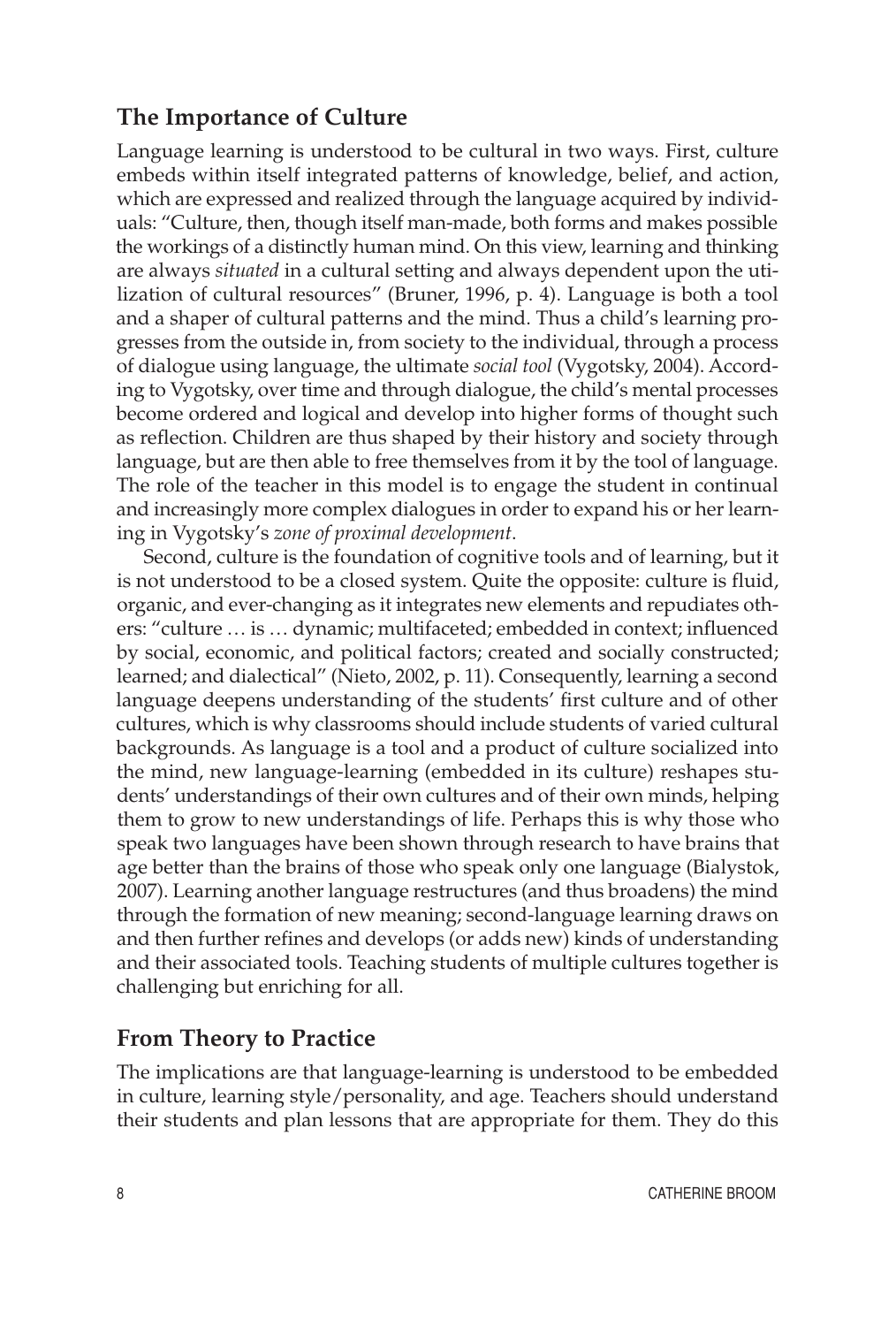by identifying which of the kinds of understanding their students use most energetically and then using the tools of these kinds of understanding to plan varied, interactive, and engaging lessons. They can divide students into varied lessons depending on the kinds of understanding they possess as well as on their language-level proficiency. For example, perhaps a teacher will identify his or her students as being low-intermediate language learners, but at the philosophic kind of understanding. He or she can thus engage them through teaching vocabulary to learn about the grand processes of historical change, the varied theoretical interpretations of language itself and its contingent grammar, and the intricacies and complexities of language as illustrated in the multiple meanings of words. At the same time, in lesson-planning, he or she can draw on tools from the previous kinds of understanding such as songs and poems, drama, solving mysteries, and reading stories. He or she can also spur the students on to higher, more flexible language use by introducing reflection on their own language, the new language they are learning, and the meanings of culture and language themselves. He or she can compare the language structures of the first language with those of the new language. As the teacher gets to know the students and their cultures, he or she can explore whether they have other tools not listed in Figure 1 and integrate these into teaching—this is a rich area for research.

#### *Note*

This article was written by a former Imaginative Education Research Group (IERG) research assistant, after dialogue with Kieran Egan on the implications of Imaginative Education for Second Language Learning. Egan read and commented on the article. Further information on Imaginative Education is available in Egan (1997) and in IERG (2008).

#### *The Author*

Catherine Broom is an assistant professor at the University of British Columbia, Okanagan. She has more than 15 years of high school teaching experience in Canada and overseas. She completed her doctorate at Simon Fraser University in 2007. She is interested in the history of the development of modern schooling; postmodern theories and methods including imaginative education; the meaning of culture and education in a pluralist nation; and social studies history, methods, and philosophies. She has written and published on the meaning, history, and methods of social studies, local and global citizenship, and ecological consciousness.

### *References*

Bialystok, E. (2007). Bilingualism as a protection against the onset of symptoms of dementia. *Neuropsychologia*, 45(2), 459-464.

Bruner, J. (1996). *The culture of education*. Cambridge, MA: Harvard University Press.

Egan, K. (1997). *The educated mind: How cognitive tools shape our understanding.* Chicago, IL: Chicago University Press.

IERG. (2008). *Imaginative Education Research Group*. Retrieved January 28, 2011, from: http://www.ierg.net

Lozanov, G. (1978). *Suggestology and outlines of suggestopedy*, New York: Gordon & Breach.

Nieto, S. (2002). *Language culture and teaching: Critical perspectives for a new century.* Mahwah, NJ: Erlbaum.

TESL CANADA JOURNAL/*REVUE TESL DU CANADA* 9 VOL. 28, NO 2, SPRING 2011